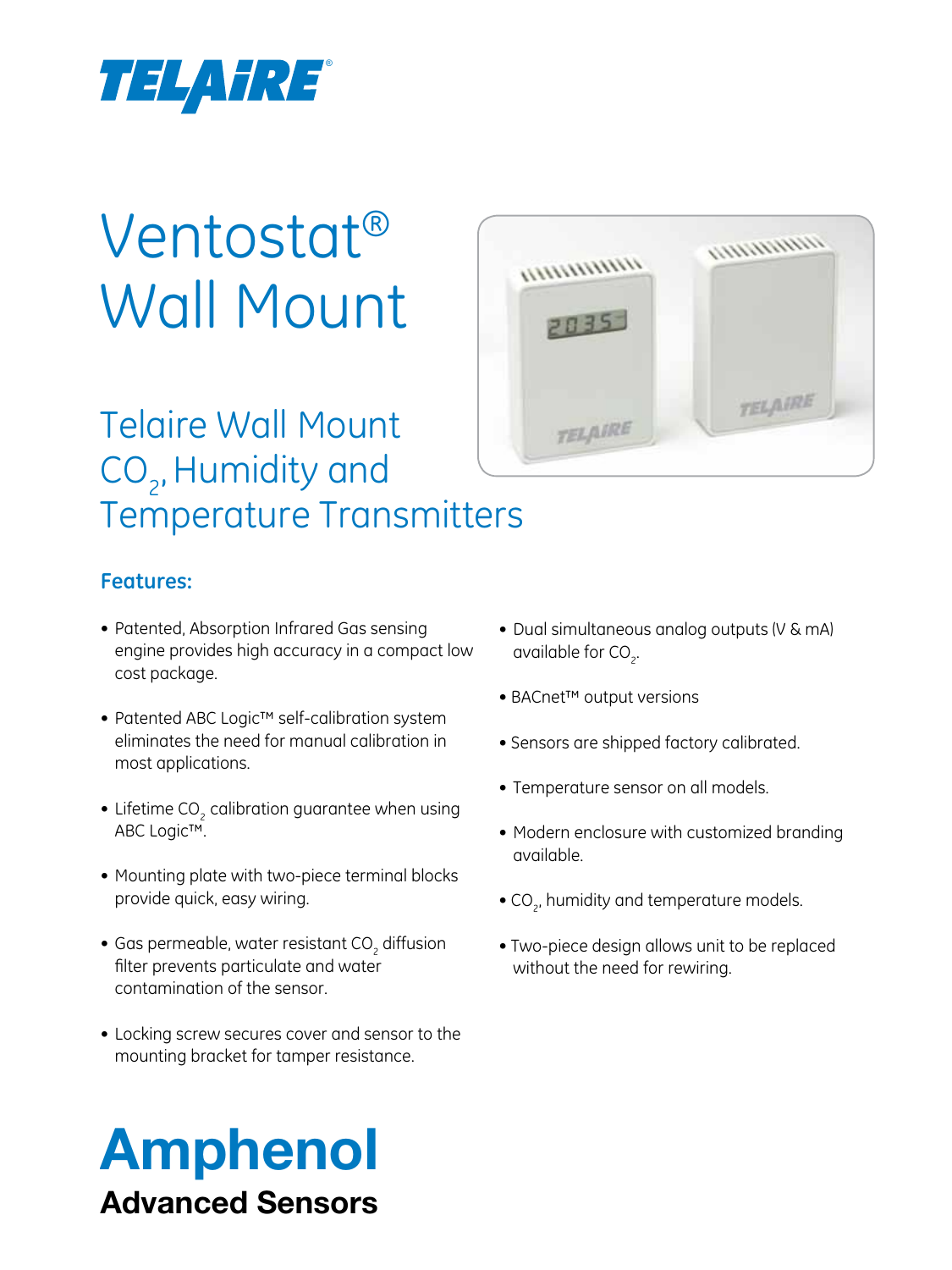## Controlled Ventilation

Ventilation is an important part of maintaining a comfortable, healthy, productive environment for people. Improper ventilation can have a negative impact on occupant health and performance, increase the risk from litigation, and/or waste energy. Demandcontrolled ventilation using  $\mathrm{CO}_2$  sensors prevents energy losses from over-ventilation while maintaining indoor air quality. The most energy savings potential is in buildings where occupancy fluctuates during a 24-hour period. Numerous organizations now require and/or recommend  $CO<sub>2</sub>$ -based ventilation control in different commercial HVAC applications. Some utility companies also offer rebates to building owners for installing CO $_{\tiny 2}$  sensors.

Wall mount sensors are used to control a specific area such as a conference room, classroom, meeting hall, etc. The Telaire 8000 Ventostat series are easy to install and have a clean, modern look that suits most indoor environments.

## **Ordering Information**<br>*critical functions. Cumpression*

Examples: T8100-D ABC Logic, display T8100-D-BAC ABC Logic, display,BACnet T8200-HD Dual channel, Humidity, Display T8300-BAC ABC Logic, pitotot tube, BACnet T8100-DB ABC Logic, display, black case

The Telaire 8000 Ventostat series is available in a number of configurations. The primary configuration is determined by the type of CO<sub>2</sub> sensor included.

T8100 — uses a single channel sensor using Telaire patented ABC Logic for lifetime calibration. Singlechannel sensors are used in spaces where there is not full-time occupation (most applications).

T8200 — uses a dual-channel optical system and three-point calibration process for enhanced stability, accuracy and reliability. Used in applications where there is full-time occupation 24 hours a day.

T8300 — uses a single channel sensor with pitot tube kit for duct measuring of CO $_{\textrm{\tiny{2}}}$ . ABC Logic enabled.

#### *Notes:*

- *1. This product is intended to be used in occupied building HVAC applications.*
- *2. This product is not designed or intended for use in safety*



*Note: Not all combinations are available, i.e., T8300 with humidity. Please see www.ventostat.com to see the latest list of available part numbers.*

*Note: T8100-5P-R versions are conformally coated.*





Black versions are for applications such as movie theaters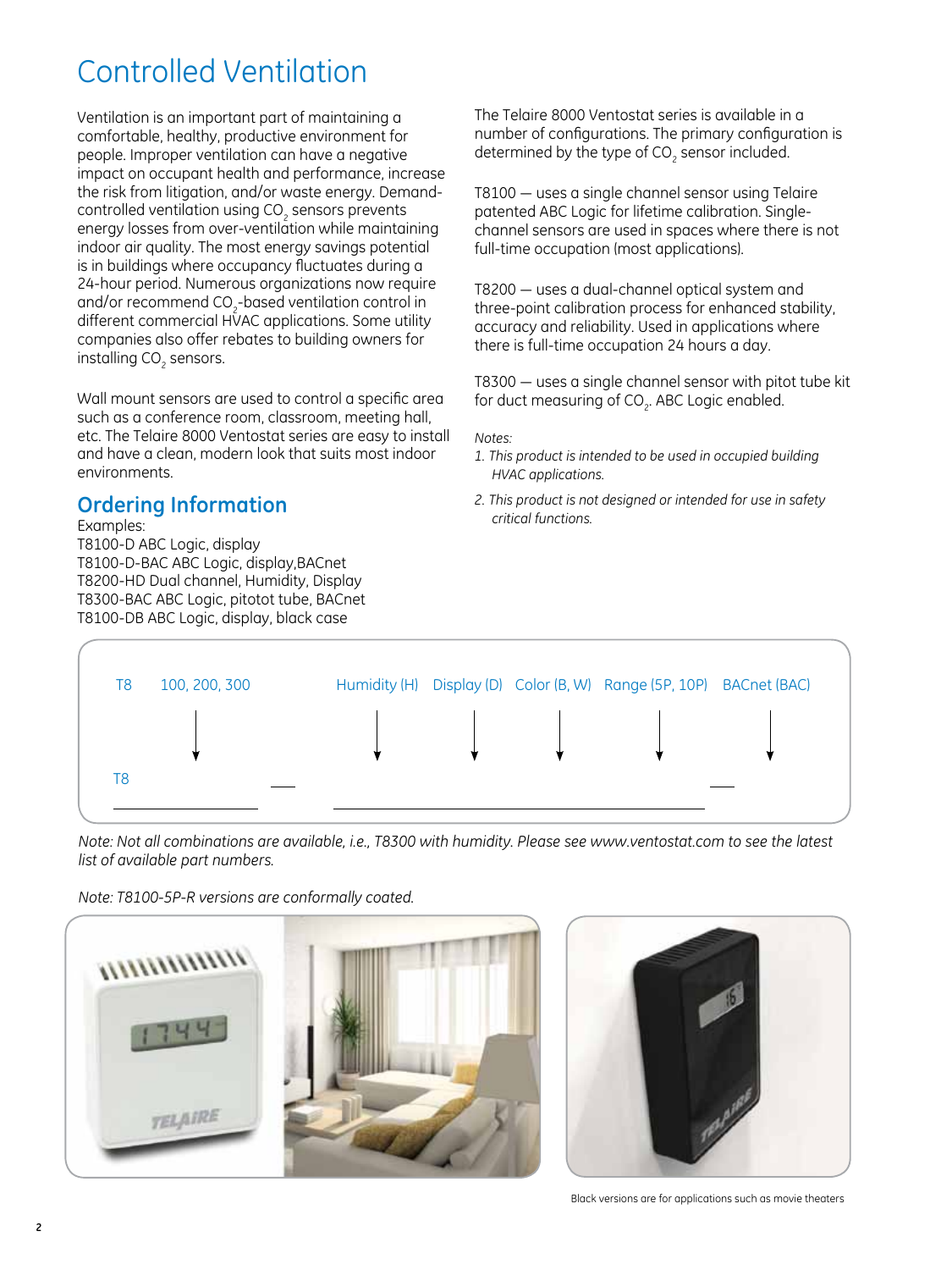## Wall Mount Specifications

#### **Sensing Method**

- Non-dispersive infrared (NDIR) absorption
- • Gold-plated optics
- Patented ABC Logic self calibration algorithm

### **CO2 Measurement Range**

T8100/T8200/T8300 0 to 2000 ppm  $(0 \text{ ppm} = 0 \text{ V}, 4 \text{ mA})$ ; 2000 ppm = 10/5V, 20 mA) T8100/T8200/T8300 - 5P models 0 to 5000 ppm (0 ppm =  $0 V$ , 4 mA; 5000 ppm = 10/5V, 20 mA) T8200 (10P models) 0 to 10,000 ppm (0 ppm = 0 V, 4 mA; 10,000 ppm = 10/5V, 20 mA) T8200 (20P models) 0 to 20,000 ppm (0 ppm = 0 V, 4 mA; 20,000 ppm = 10/5V, 20 mA)

## **CO2 Accuracy**

± 30ppm or 3% of the reading shown, whichever is higher \*

**Power Supply Requirements**  18-30 VAC RMS, 50/60 Hz, or 10.8 to 42 VDC, polarity protected

**Power Consumption**  Typical 0.7 W at nominal voltage of 24V AC RMS

**Temperature Dependence** 0.2% FS per °C (±0.11% per °F)

**Stability** T8100/T8300 - Single Channel <2% of FS over life of sensor (15 years)

T8200 - Dual Channel <5% of FS or <10% reading annual over life of sensor (10 years)

### **Pressure Dependence**

0.135% of reading per mm Hg

**Warranty** 24 months on mechanical defects Calibration - lifetime warranty for T8100 and T8300 series

**Certifications** CE and RoHS compliant

**Signal Update**  Every 5 seconds

*\*C02 accuracy statement excludes standard gas used for calibration that has an accuracy of 2%. In addition, there is a potential digital to analog error of up to 1%.*

#### **CO2 Warm-up Time**

- < 2 minutes (operational)
- 10 minutes (maximum accuracy)

#### **Operating Conditions**

- • 32°F to 122°F (0°C to 50°C)
- 0 to 95% RH, non-condensing

#### **Storage Conditions**

-40°F to 158°F (-40°C to 70°C)

**Flammability Classification** UL94 5VA

**Passive Thermistor Type (not Bacnet version)** NTC 10 K  $\Omega$  thermistor

**Thermistor Accuracy** ±1°C (15° to 35°C)

**RH Sensing Element** Capacitive polymer sensor

**RH Range** 0% to 99% RH (non-condensing)

#### **RH Accuracy (25°C)**

±2.5% RH (20 to 80% RH) ±3.5% RH (<20% and >80% RH)

**Active Temperature Accuracy** ±0.8°C @ 22°C

### **Active Temperature Range**

32°F to 122°F (0 to 50°C)

*Note: Active analog output standard and only available on T8100-R and T8100-H versions.*

## **Output**

#### **Analog Version**

- 0 to 10 V (100  $\Omega$  output impedance) and
- 4 to 20mA (R, maximum 500  $\Omega$ ) available simultaneously

#### **BACnet Version**

- MS/TP
- • RS485
- • Baud rates 38400 or 9600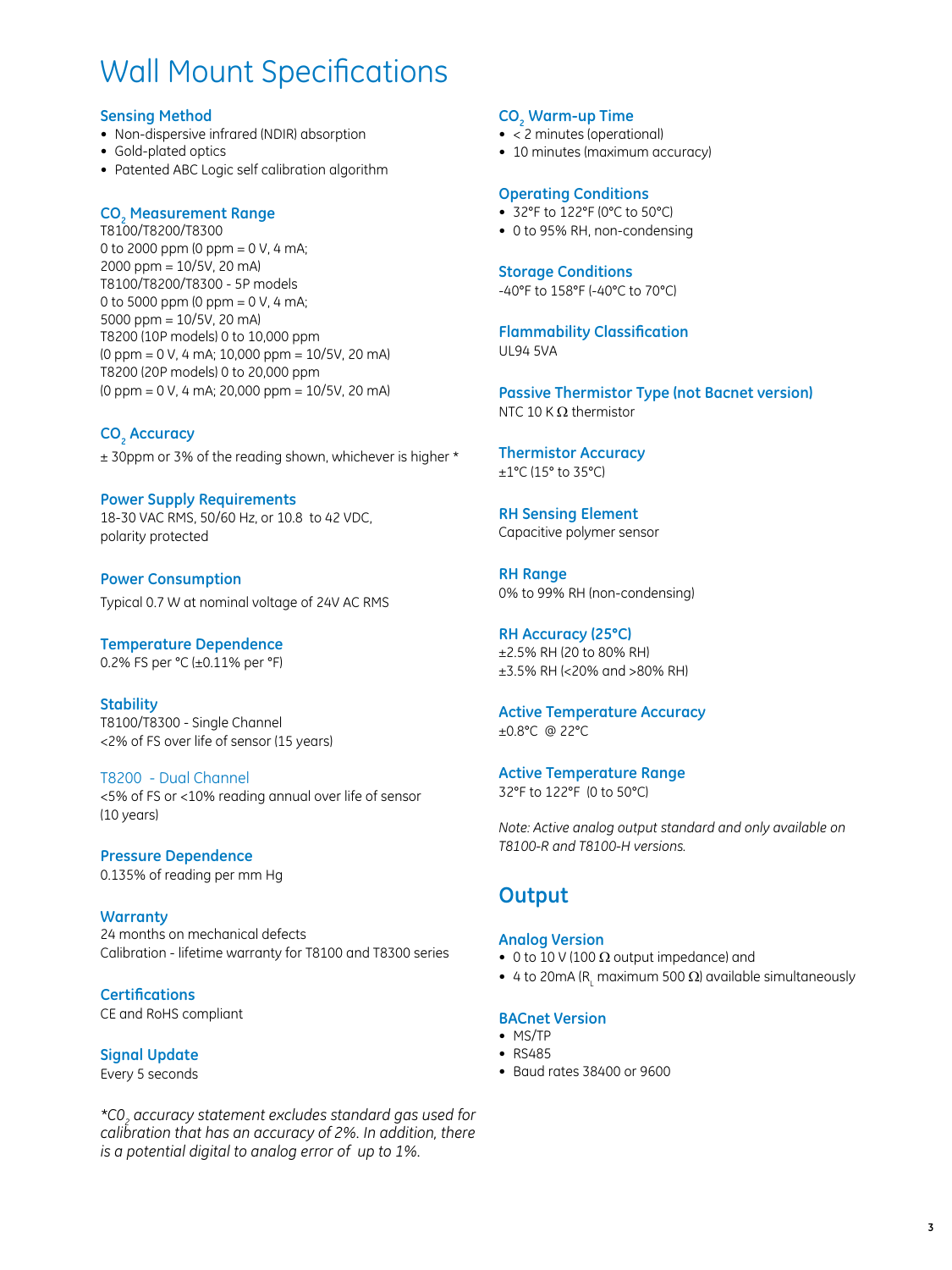

Ventostat wall mount dimensions

## **Sensor Accuracy & Field Calibration**

## **CO2 ABC Logic Self Calibration**

T8100 and T8300 single channel sensors employ the patented ABC (Automatic Background Calibration) Logic self-calibration system. ABC Logic virtually eliminates the need for manual calibration in applications where the indoor CO<sub>2</sub> level drops to outside levels during unoccupied periods (e.g. during evening hours). ABC Logic is a special software routine in the sensor that remembers the background readings for 14 consecutive evenings, calculates if there is a sensor drift, and then corrects for it.

With ABC Logic enabled, the sensor will typically reach its operational accuracy after 25 hours of continuous operation at a condition that is exposed to ambient reference levels. Sensors will maintain accuracy specifications with ABC Logic enabled, given that it is at least three times in 14 days exposed to the reference value and this reference value is the lowest concentration to which the sensor is exposed.

Note: Applies when used in typical indoor ambient air. Consult Telaire if other gases or corrosive agents are part of the application environment.

## **CO2 Calibration Guarantee**

Telaire is serious about minimizing maintenance, so each single-channel sensor (T8100/T8300) comes with a lifetime calibration guarantee. And each dual channel sensor has a two-year calibration guarantee (T8200).

### **Calibration Interval**

For T8100 and T8300 series, no calibration is required due to ABC Logic. For T8200 series, annual calibration is recommend for the best accuracy. However, most applications using T8200 series could extend the calibration interval. For the humidity sensor, no calibration is required. Replacement humidity sensors are available.

If a Telaire 8000 series single channel sensor drifts out of calibration range, it can be sent back to Telaire for a free factory calibration. Further information on the guarantee is available on our website.

## **T8200 – Dual Channel**

The T8200 dual channel sensor can be described as a CO<sub>2</sub> channel that measures gas concentration and a reference channel that measures the sensor signal intensity. The dual channel sensor performs periodic self-calibrations using the reference channel. The selfcalibrations are approximately every 24 hours. During the self-calibration the sensor ppm reading is frozen, it will not react to changing CO $_{_2}$ . The calibration time is adjustable but nominally two minutes.

Telaire recommends periodic gas calibration depending on the application accuracy requirements. While the reference channel corrects for changes over time, a field calibration using nitrogen gas or alternatively ambient calibration will immediately restore the highest level of accuracy. Refer to the calibration manual for details.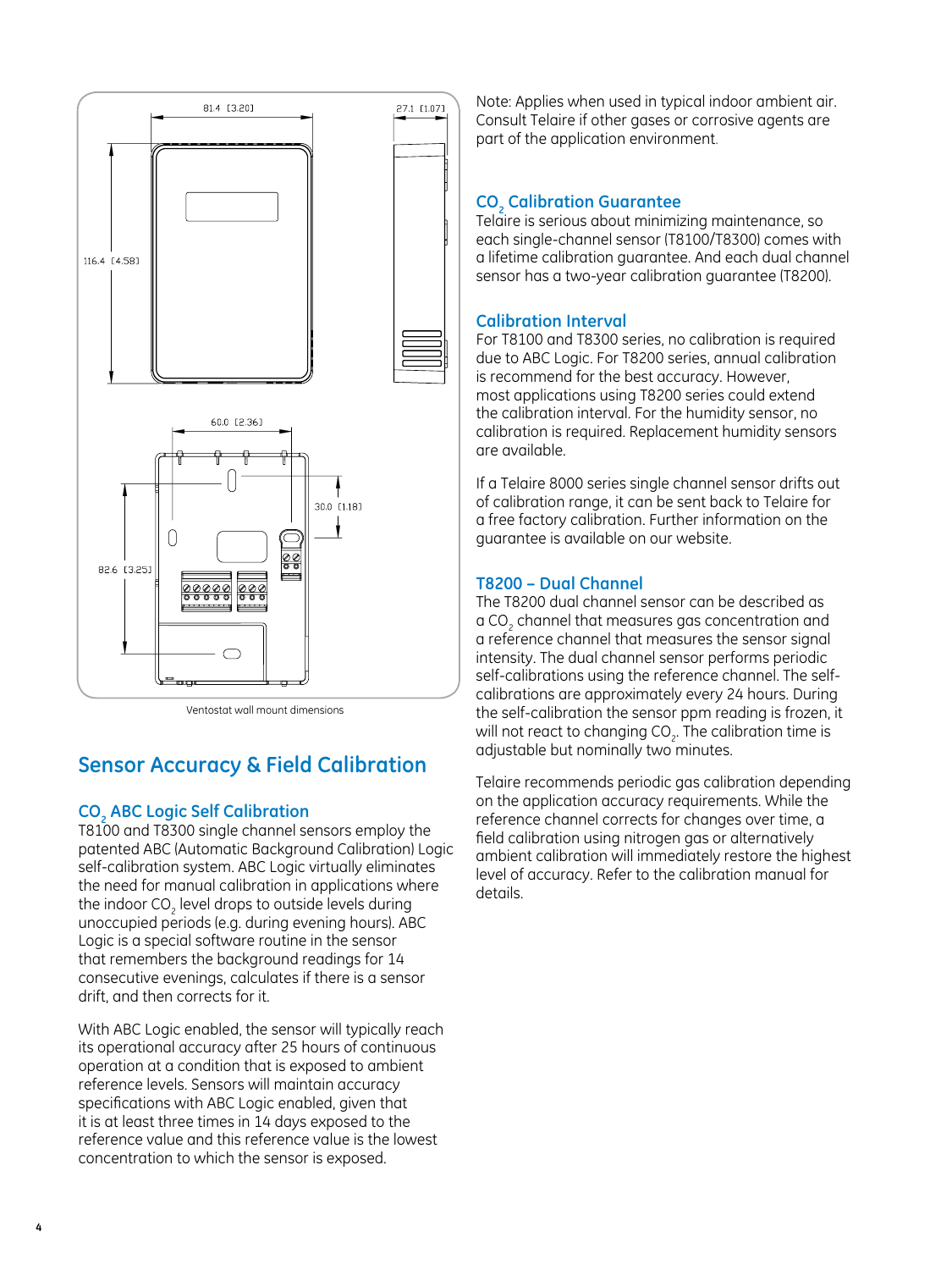

Display versions scroll between ppm CO $_{\tiny 2}$ , %RH Humidity and °F Temperature when the option is selected.

## **Wiring Features**

## **Non-Display Wiring**

No display, basic functionality for CO $_{\rm 2}$  and passive thermistor only.

## **Display Wiring**

Digital display, functions of  $CO<sub>2</sub>$  and thermistor are standard. Humidity and active temperature options are available. Display scrolls all measurements that are included.



Non-Display Wiring



Display Wiring



BACnet Wiring

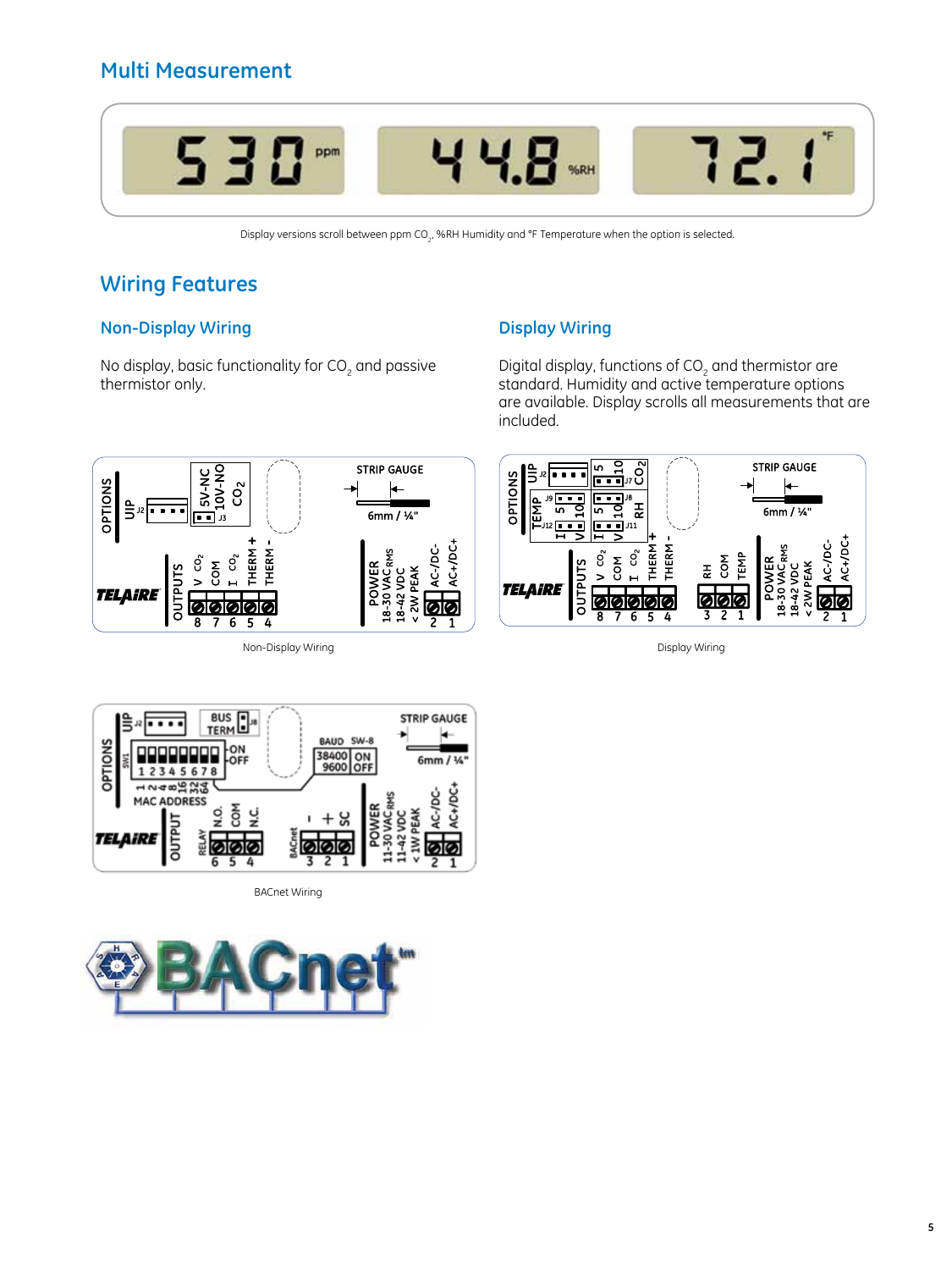## **Smaller Enclosures**

Smaller enclosure versions are available for regional preferences.



Dimensions: 81.4 mm x 86.4 mm

## **8300 Pitot Tube Configuration**

The pitot tube kit is used for duct measurement of CO<sub>2</sub>. The pitot tube is installed in the duct and the sensor is mounted remotely, which allows for easy access.



Pitot Mounting Configuration



T8300-D with Pitot T8300 with Pitot

## **Enhanced Field Serviceability**

The Ventostat 8000 series features a field-replaceable Relative Humidity (RH) sensor tip module that allows the end user to replace the sensor on-site while maintaining ±2.5% RH accuracy. The user simply powers off the unit, installs the new sensor module and powers back the unit. This virtually eliminates the need for time consuming and costly factory calibration, while reducing downtime during service intervals to near zero. The sensor is protected from dust contamination by a specially designed filter as shown in the photo below.

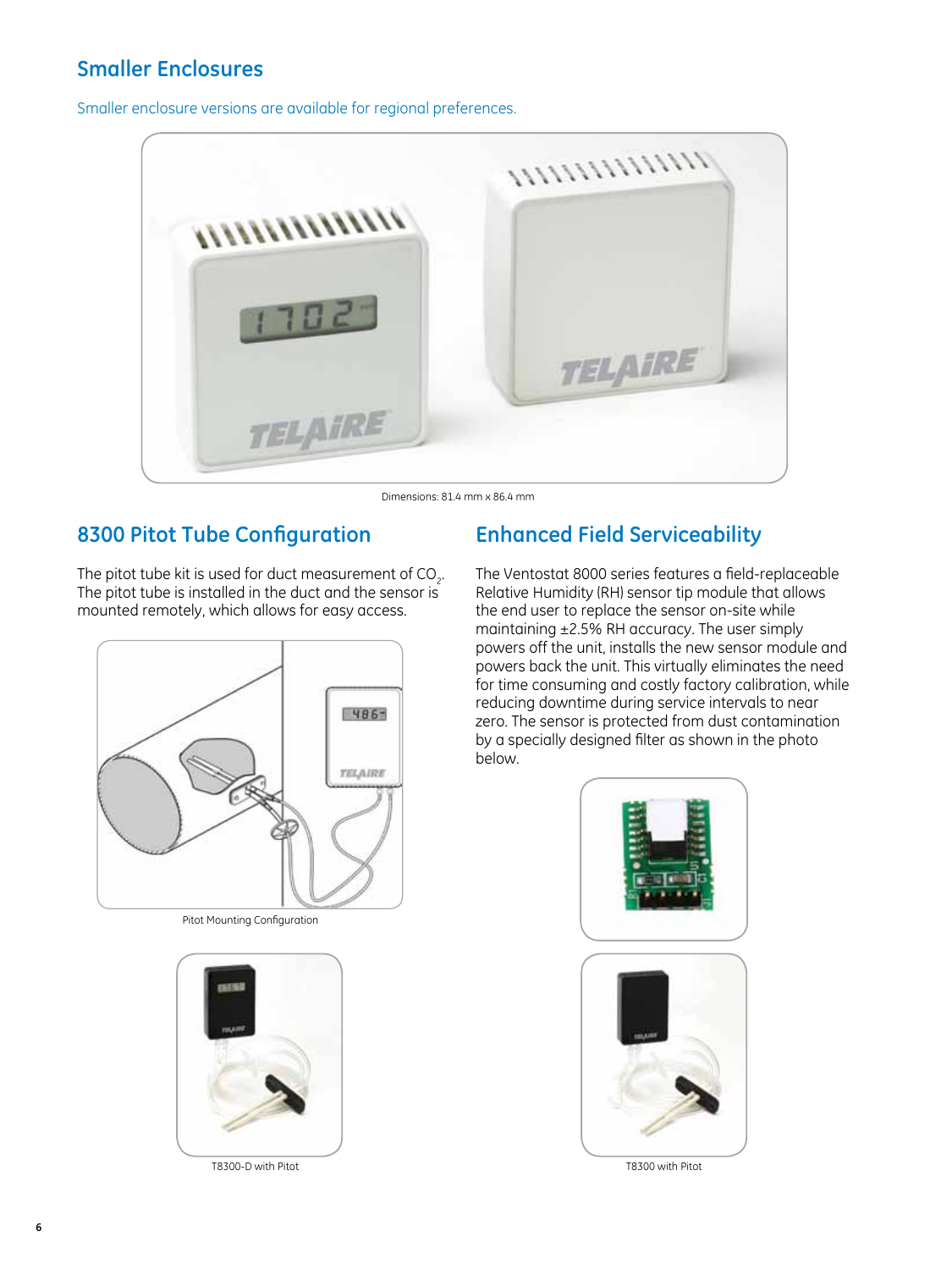## Ventostat Accessories

## **Enclosure Specifications**

#### **T1508 Aspiration Box for Duct Mounting**

The Model 1508 is designed for in-duct sampling of CO<sub>2</sub> concentrations at flow rates greater than 400 fpm. Clear cover allows for observation of the sensor. They will accommodate any of the Ventostat 8100 or 8200 series, and can be used for temperature and RH when fitted. Enclosure is screwed to the duct with probe inserted into air stream. Air sampling probe is 1-inch (25.4mm) diameter and 8-inch (203.2mm) long. Enclosure (ABS plastic) has knockouts for conduit connection. Note: Wiring penetrations must be sealed prior to use. CO<sub>2</sub> sensor not included.



T1508 Aspiration Box for Duct Mounting

#### **T1505 Splash Resistant Enclosure**

The Model 1505 is designed to protect the 8000 series in damp or wet environments as might occur in agricultural, industrial or food processing environments. This enclosure (ABS plastic) is designed to protect the sensor from dripping or sprayed water. Any wall mount model of the Ventostat 8000 series sensor can be installed inside the enclosure. The transparent cover allows for viewing of the sensor/display. Four diffusion ports allow for entry of CO $_{\textrm{\tiny{2}}}$ . Knockouts are provided for conduit connection. Response time of the sensor is slowed to approximately 30 minutes to measure a 90% step change in concentrations. Enclosure is designed to screw directly to a wall. CO<sub>2</sub> sensor not included.

#### **T1552 Outside Air Enclosure**

The Model 1552 is a rugged weatherproof enclosure (ABS plastic), designed to allow the 8000 series sensor to operate in an outdoor environment and/or where ambient temperatures are below freezing. The 1552 is ideal for monitoring outside air or CO<sub>2</sub> as a surrogate for combustion fumes in parking garages, tunnels and loading docks. This enclosure features a temperature control circuit and internal heaters to maintain the sensor within its normal operating temperature range, even if temperatures outside the enclosure are as low as -20°F (-29°C). Four diffusion ports allow for entry of CO $_{\textrm{\tiny{2}}}$ . Response time of the sensor is slowed to approximately 30 minutes to measure a 90% step change in concentrations. Enclosure is designed to screw directly to a wall. CO<sub>2</sub> sensor not included. Power consumption is 24V, 1.5 Amp (max), and includes the Ventostat 8000 series.



T1505 Splash Resistant Enclosure and T1552 Outside Air Enclosure